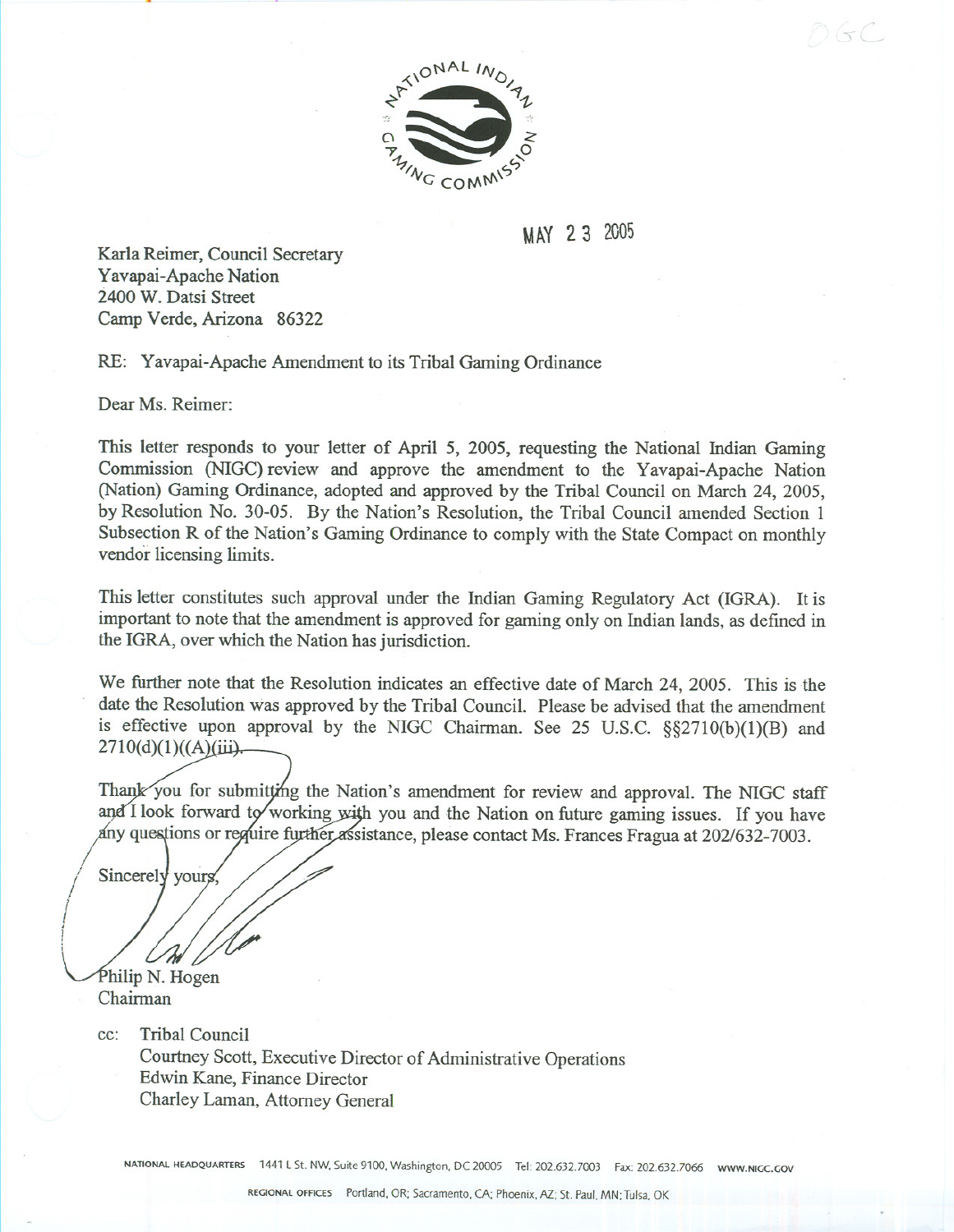## **RESOLUTION NO. 30-05** OF THE GOVERNING BODY OF THE YAVAPAI-APACHE NATION

## A Resolution Amending Only Section 1, Subsection R of the Tribal Gaming Code to Comply with the State Compact on Monthly Vendor Licensing Limits

- **WHEREAS:** The Yavapai-Apache Tribal Council ("Council") is empowered to represent the Yavapai-Apache Nation ("Nation") and act on all matters that concern the health and welfare of the Nation, and to make decisions not inconsistent with or contrary to the Constitution of the Yavapai-Apache Nation; and
- **WHEREAS:** The Council is the legislative body of the Nation empowered to enact laws, ordinances and resolutions incidental to the exercise of legislative powers as provided by Article V(v) of the Nation's Constitution, to manage Tribal enterprises pursuant to Article V(i) of the Nation's Constitution, and to appropriate and regulate the use of tribal funds pursuant to Article V (k) of the Nation's Constitution; and
- **WHEREAS:** The Nation is committed to fully complying with the State Gaming Compact and operating its Casino enterprise in an efficient and effective manner; and
- **WHEREAS:** The Tribal Gaming Ordinance at Section 1, Subsection R states that Vendors providing more than \$10,000 in goods and services in a calendar year must be licensed by the Tribal Gaming Office as a Vendor, yet the State Compact only requires Vendors to be licensed if they provide more than \$10,000.00 in goods and services per month, and the Ordinance should be amended to comply with the State Compact. The amended Section 1, Subsection R of the Yavapai-Apache Nation Ordinance should read as follows:

"Gaming Services" means providing of any goods or services to the Nation in connection with the operation of Class III Gaming in a Gaming Facility, including but not limited to equipment, transportation, food, linens, janitorial supplies, maintenance, or security services for the Gaming Facility, in an amount in excess of Ten Thousand Dollars (\$10,000) per month, provided that, for the purpose of this Subsection, the provision of legal services and utilities shall not be considered gaming services.

**WHEREAS:** The Nation believes it is in the best interests of the Nation to have the Compact and Ordinance state the same threshold amount for Vendor licensing in the same time periods; and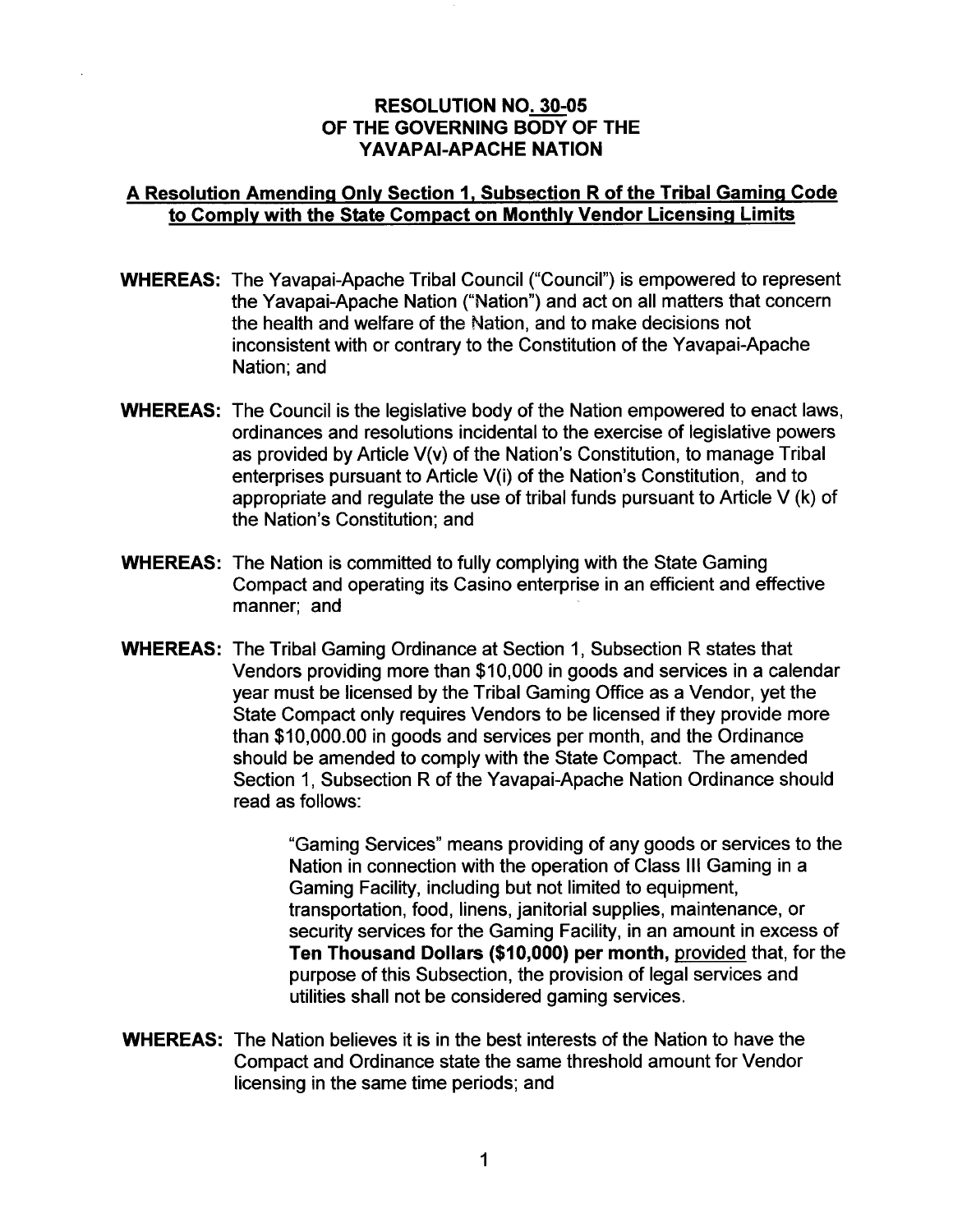**WHEREAS:** This amendment is in compliance with the State Gaming Compact and is lawful and permissible pursuant to the Indian Gaming Regulatory Act ("IGRA"), 25 U.S.C., 2701 et seq.,

**NOW THEREFORE BE IT RESOLVED, that the Yavapai-Apache Nation's Tribal** Council, hereby amends Section 1, Subsection R of its Tribal Gaming Ordinance to read as follows:

> "Gaming Services" means providing of any goods or services to the Nation in connection with the operation of Class III Gaming in a Gaming Facility, including but not limited to equipment, transportation, food, linens, janitorial supplies, maintenance, or security services for the Gaming Facility, in an amount in excess of Ten Thousand Dollars (\$10,000) per month, provided that, for the purpose of this Subsection, the provision of legal services and utilities shall not be considered gaming services. (Tribal Gaming Ordinance, Section 1, Subsection R, p. 3, as amended on March 24, 2005)

And this amendement is effective as of its date of enactment, March 24, 2005, unless the same is not approved by the National Indian Gaming Commission.

**BE IT FURTHER RESOLVED THAT: the duplicate originals of this Amendment shall** be filed with following Offices of the Yavapai-Apache Nation: the Secretary of the Tribal Council, the Treasurer of the Tribal Council, the Clerk of the Tribal Trial Court, Tribal Gaming Office, and the Attorney General's Office as soon as practicable and a duplicate original shall be submitted to the National Indian Gaming Office for its approval, with certified copies of this Amendment being sent to the Department of Interior, Bureau of Indian Affairs and Office of Indian Gaming Management, and the State of Arizona, Department of Gaming, as notice of the modification to Section 1, Subsection R of the Yavapai-Apache Nation's Tribal Gaming Ordinance.

BE IT FURTHER RESOLVED, that the Chairman take all necessary actions to ensure that the Nation's Amendment to its Tribal Gaming Ordinance is approved by the National Indian Gaming Commission in compliance with the Indian Gaming Regulatory Act, 25 U.S.C.2701 et seq.

BE IT FURTHER RESOLVED, that the Chairman take all necessary action to ensure that the Department of Interior's Bureau of Indian Affairs and Office of Indian Gaming Management and the State of Arizona, Department of Gaming, are informed of this amendment.